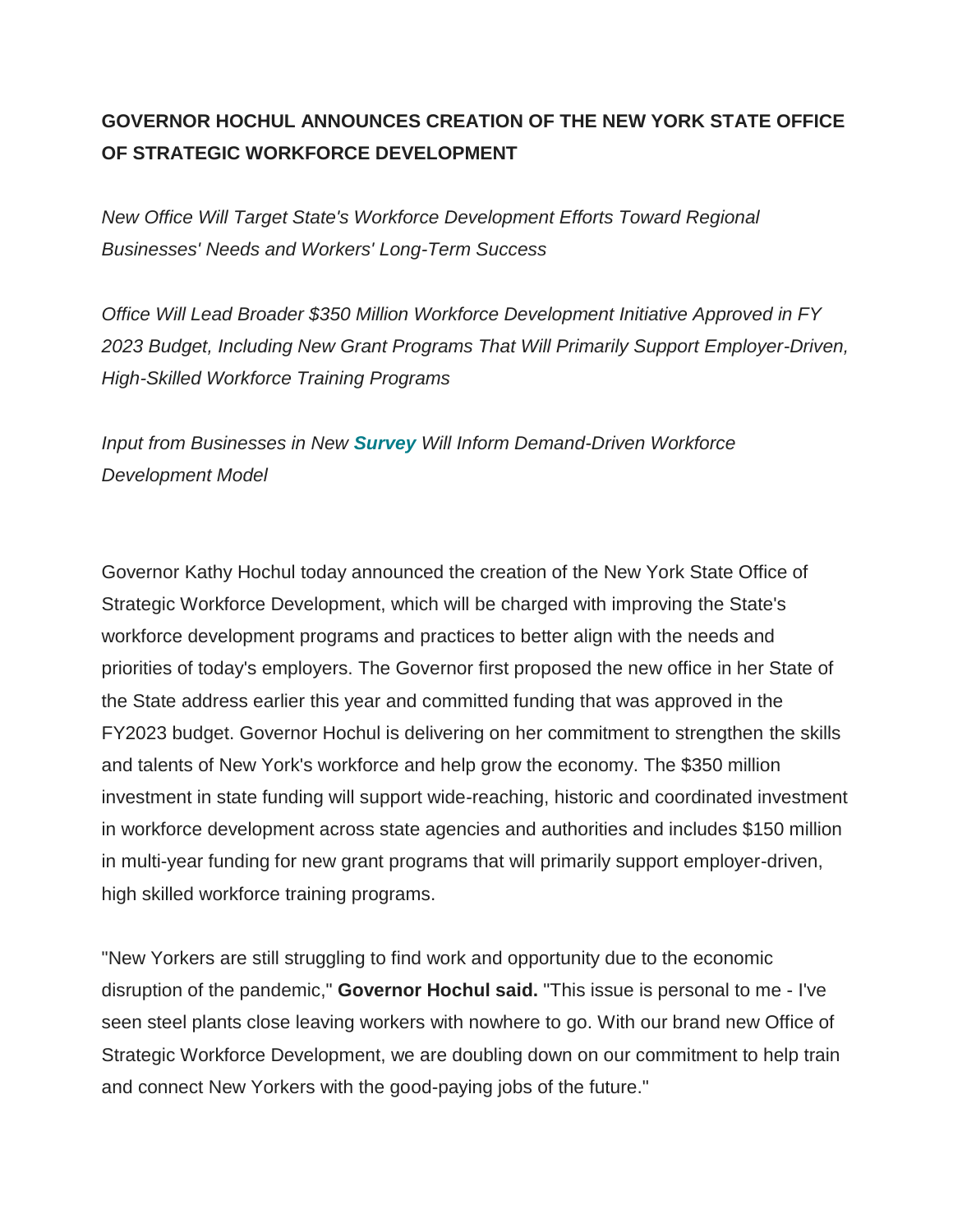## **Empire State Development Acting Commissioner and President and CEO-designate**

**Hope Knight said**, "The new Office of Strategic Workforce Development will optimize ESD's relationships with the state's industries and employers to generate new opportunities for New Yorkers and encourage regional economic growth. Together with our State University system and our agency partners, we can provide businesses with a talent pipeline to catalyze new investments throughout the state."

The Office of Strategic Workforce Development will function under Empire State Development (ESD), marking a decisive change in workforce development policy to one that is laser-focused on supporting the labor needs of the state's highest-growth sectors while producing new economic opportunity for un/underemployed and underrepresented workers. ESD will manage the Office in close coordination with agency partners, including the Department of Labor, the State University of New York, and the City University of New York, among others with significant expertise in and a track record of delivering successful workforce training programs. The Office will leverage ESD's relationships with employers throughout the state and its standing as a trusted partner in the business community to help identify employer needs early and train New Yorkers to meet those needs.

To launch this effort, New York State - in partnership with the Business Council of New York State - has developed a comprehensive online [survey](https://wildapricot.us7.list-manage.com/track/click?u=007a9765d86ae38201cde7b99&id=c3a1e2b717&e=bc0ede93a0) to solicit vital feedback from businesses on the skills required for workers to be successful in today's complex economy, and how New York can prepare and position its labor force to better serve companies' needs. This demand-driven approach will ensure that New York has access to real-time feedback on in-demand jobs and skills to inform its statewide and regional workforce development efforts.

Critically, ESD will work hand-in-hand with the state's 10 Regional Economic Development Councils, which will engage with local stakeholders and help to identify specific skills and industries to prioritize in each region in the post-pandemic economy. The Regional Councils' local expertise will help ensure each region's workforce training programs are aware of current and evolving employer needs and allow local training providers to better align their programs to these priorities.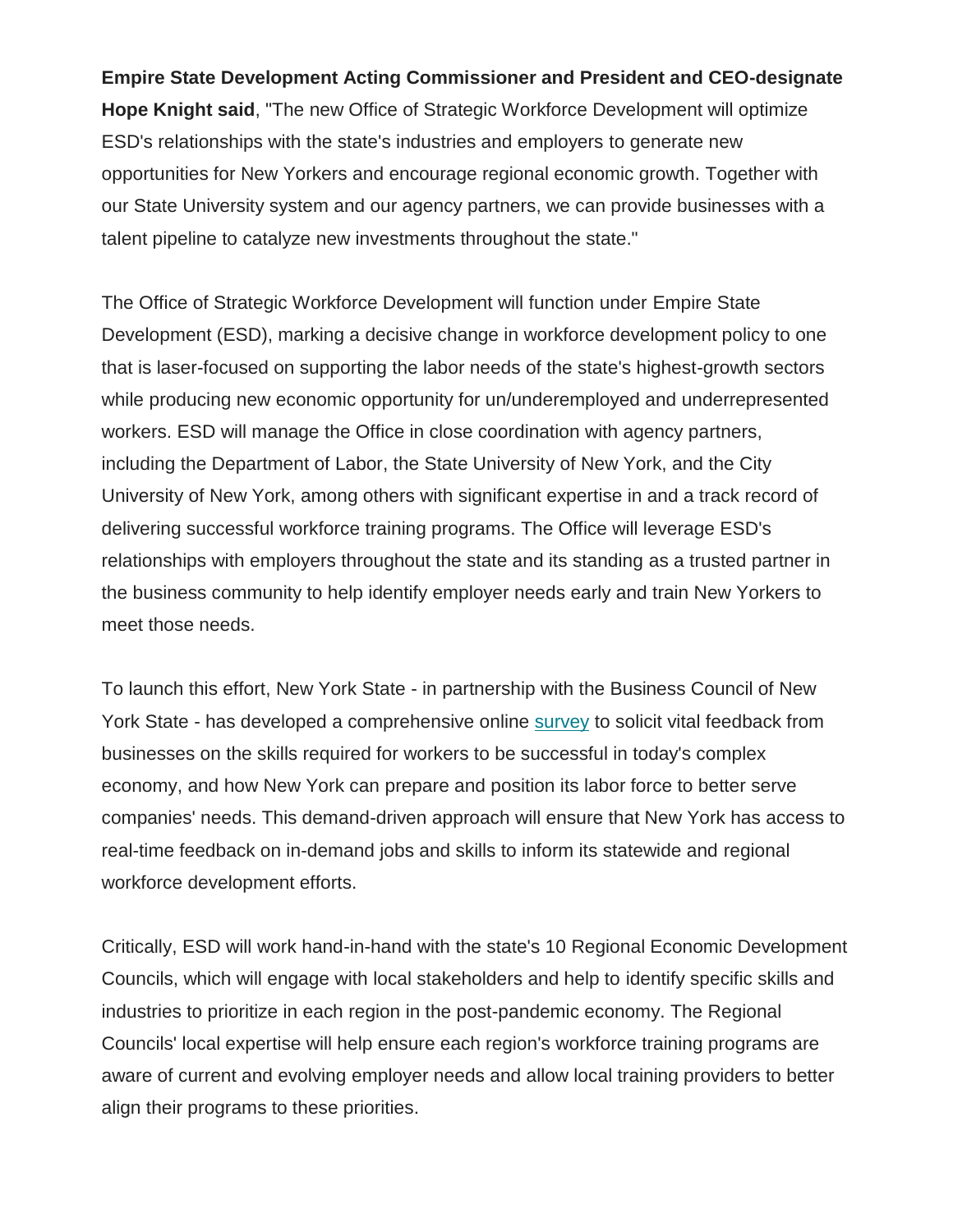In addition to promoting an industry-driven strategy, ESD will also introduce and administer \$150 million in new programs, aimed primarily at meeting high-skilled employer needs to fill in-demand jobs and complement the State's existing workforce development efforts. This programming will include performance-based grants for workforce training providers that successfully place trainees in quality jobs, flexible operating funds to help providers cover the costs of program administration, and capital funding to allow providers to make essential capital purchases and/or upgrades to their training facilities. To ensure flexibility to meet changing needs, funding will be available on a real-time, continual basis to generate a pipeline of new workers for regionally-significant industries. As these new programs are expected to launch later this year, the Office will also establish and maintain metrics for tracking the implementation and success of the programs.

ESD is currently conducting a comprehensive [search](https://wildapricot.us7.list-manage.com/track/click?u=007a9765d86ae38201cde7b99&id=0ac454c566&e=bc0ede93a0) for Office personnel to implement and lead the State's ambitious efforts.

**New York State Department of Labor Commissioner Roberta Reardon said**, "The New York State economy is moving forward and businesses need a skilled workforce to keep that strong momentum going. NYS DOL regularly conducts surveys of businesses statewide to gauge their needs and support their success. From registered apprenticeships and highly successful job fairs to online upskilling opportunities via Coursera, and many other resources, the New York State Department of Labor is here to ensure that New Yorkers statewide receive the quality training they need to truly meet business needs and succeed in our robust economy. Our collaboration with the Office of Strategic Workforce Development and other agencies, will grow great opportunities for New Yorkers in every region of the state."

**SUNY Interim Chancellor Deborah F. Stanley said,** "Public higher education has long since been the backbone of the New York State workforce, training the next generation of engineers, artists, nurses, and critical thinkers of every field. There is a demand for highly skilled workers across the country, and through SUNY's educational opportunity centers and 64 campuses across the state, we are retraining and upskilling New Yorkers, leading them to rewarding jobs. I applaud Governor Kathy Hochul for building on the state's workforce development strategy, dedicating resources, and being the catalyst for future private and public partnership to meet the demands of the new workforce landscape. I look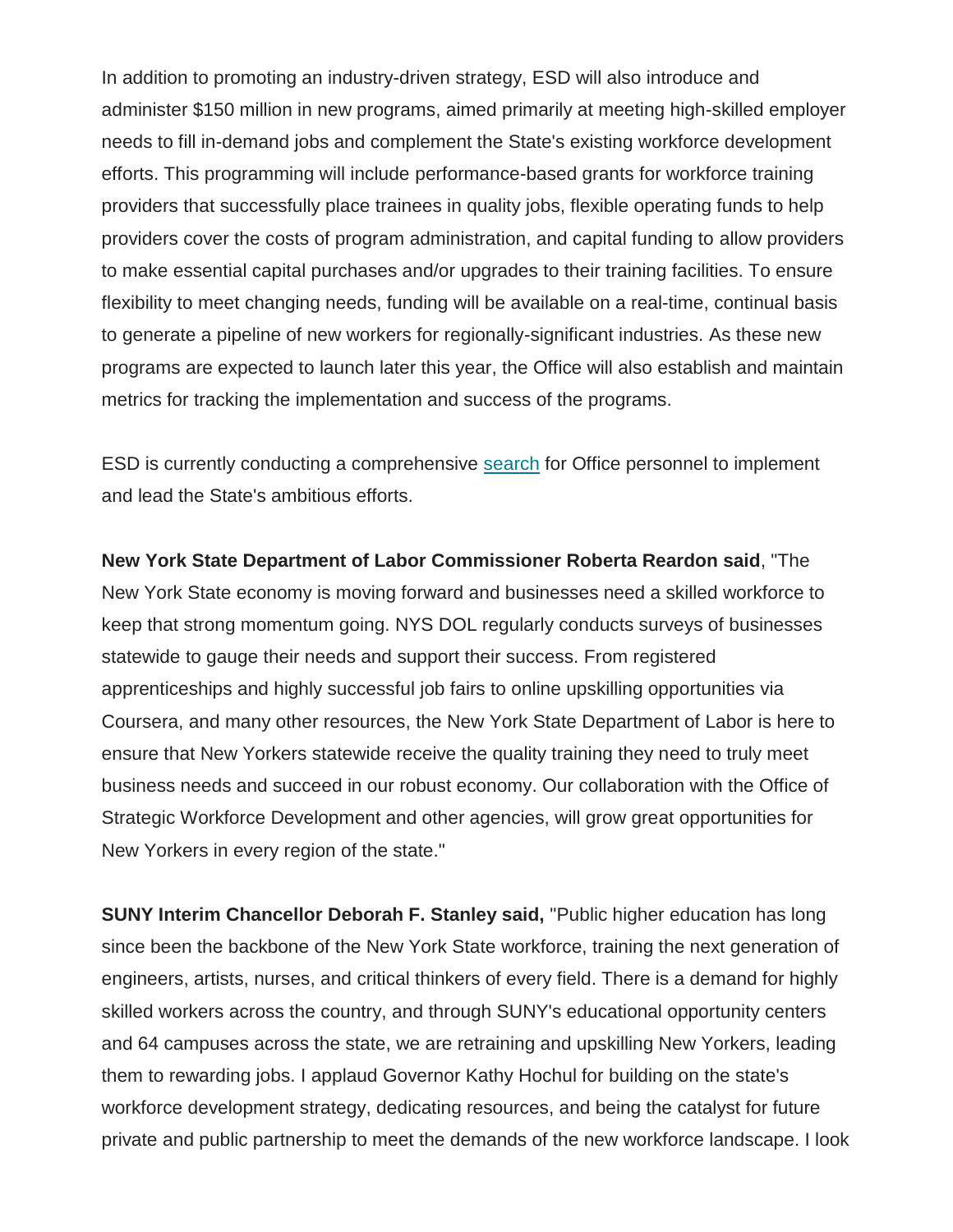forward to working closely with Empire State Development to help New Yorkers achieve their dreams."

**CUNY Chancellor Félix V. Matos Rodríguez said,** "New York's post-pandemic economic recovery is dependent on workers who have the specialized skills and preparation to meet the needs of employers in emerging industries and in-demand fields. This initiative will provide invaluable career and workforce development opportunities for CUNY students, allowing them to pursue meaningful, lucrative careers in sectors with the highest demand. We thank Governor Hochul for her demonstrated commitment to CUNY, and we will be pleased to partner with the newly established Office of Strategic Workforce Development to support and help drive New York's sustained economic growth."

**State Senator Anna M. Kaplan said**, "The success of our economic recovery depends on our ability to meet the needs of employers with a local workforce that's prepared for the jobs of today and tomorrow. Meeting those needs requires a focused and well-coordinated approach to workforce development that finally we will have in New York State under the new Office of Strategic Workforce Development. I'm grateful for Governor Hochul's leadership in proposing this vital effort, and I'm proud to have supported this new initiative as part of the State budget."

**Assemblymember Harry Bronson said**, "Workforce development is economic development. This is more than just a philosophy and I am proud the State of New York has committed it's resources to creating the Office of Strategic Workforce Development. As we continue to recover from the COVID-19 pandemic we cannot forget the workforce that saw us through the early days of the pandemic. Workers all across this state kept essential services running and sacrificed for our communities. It quickly became clear a well prepared workforce was our best line of defense against COVID-19 and that strategic investments in our workforce was long overdue. Moving forward this new office will help to connect workforce development programs and new emerging industries across our state. I have long been a proponent of this model, and I thank Governor Hochul for this innovative approach as we push for an inclusive and equitable recovery for the families of New York State."

## **Heather Briccetti, Esq., President & CEO of The Business Council of New York**